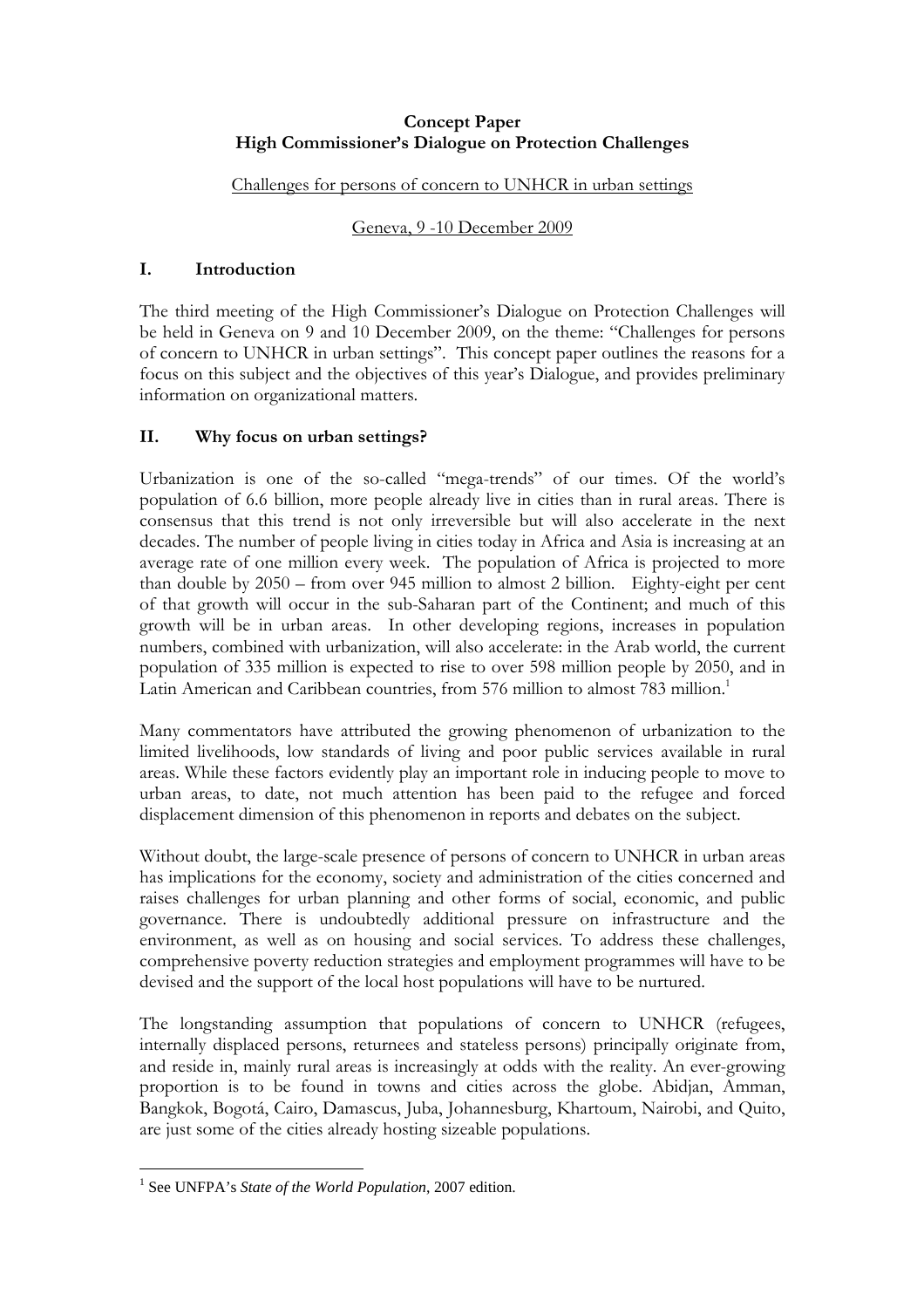The perception, for example, that refugees must live in camps as a condition of their status as refugees, or in order to benefit from rights that flow from that status, is not correct. Refugee status and protection entitlements are not linked to the place of residence; nor are the duties and responsibilities of host States, UNHCR and other players to persons of concern limited by the fact that they may be residing in urban areas. Like other people, persons of concern usually gravitate to urban centres to seek security and a potentially greater choice of income-generating and educational opportunities, housing, and better quality basic services.

Many also move to towns and cities because of numerous restrictions on life in camps, the desire to live in proximity to other family or community members, or sometimes to find anonymity and go "unnoticed". In protracted refugee situations, motivations include the wish to escape from the harsh conditions of camp life and restrictions placed on rights, or the hope of moving on to another country or continent. Increasingly, returning refugees also gravitate towards urban areas once they have arrived in their country of origin. Displaced people who move to urban areas to escape from armed conflicts may remain there even when peace is restored.

Though hoping for greater security and better opportunities in urban areas, many persons of concern find a different reality. They have often lost all of their assets, do not enjoy secure housing, lack supportive social networks, and may not be in possession of the skills and knowledge required to survive in a city. They may also lack or be deprived of the identity documents required to access public services such as rations or subsidized food. In the case of refugees and asylum-seekers, they may be formally excluded from the labour market or denied access to educational opportunities and health services. As "outsiders" and "new arrivals", they may be the targets of organized crime, xenophobia and violence, forced evictions, expulsions, harassment, extortion and other forms of abuse and exploitation.

# III. Objectives of the Dialogue

The broad objective of the Dialogue is to generate awareness of specific challenges to persons of concern in urban settings, draw policymakers' attention to the need to craft appropriate responses to these issues, and identify good practices to inform such responses.

In particular, it is expected that the Dialogue will:

- Draw attention to the fact that the presence of persons of concern to UNHCR in urban settings is a growing phenomenon that will intensify in the decades to come;
- Foster understanding and acceptance of the fact that the place of residence whether in rural or urban settings – has no bearing on protection responsibilities towards persons of concern;
- Shed light on the scope, nature and implications of the growing presence of persons of concern in urban areas;
- Highlight specific challenges in the areas of protection, assistance and solutions, including issues such as identification, registration, community outreach, identification of the most vulnerable, shelter, provision of education and health services, and livelihoods;